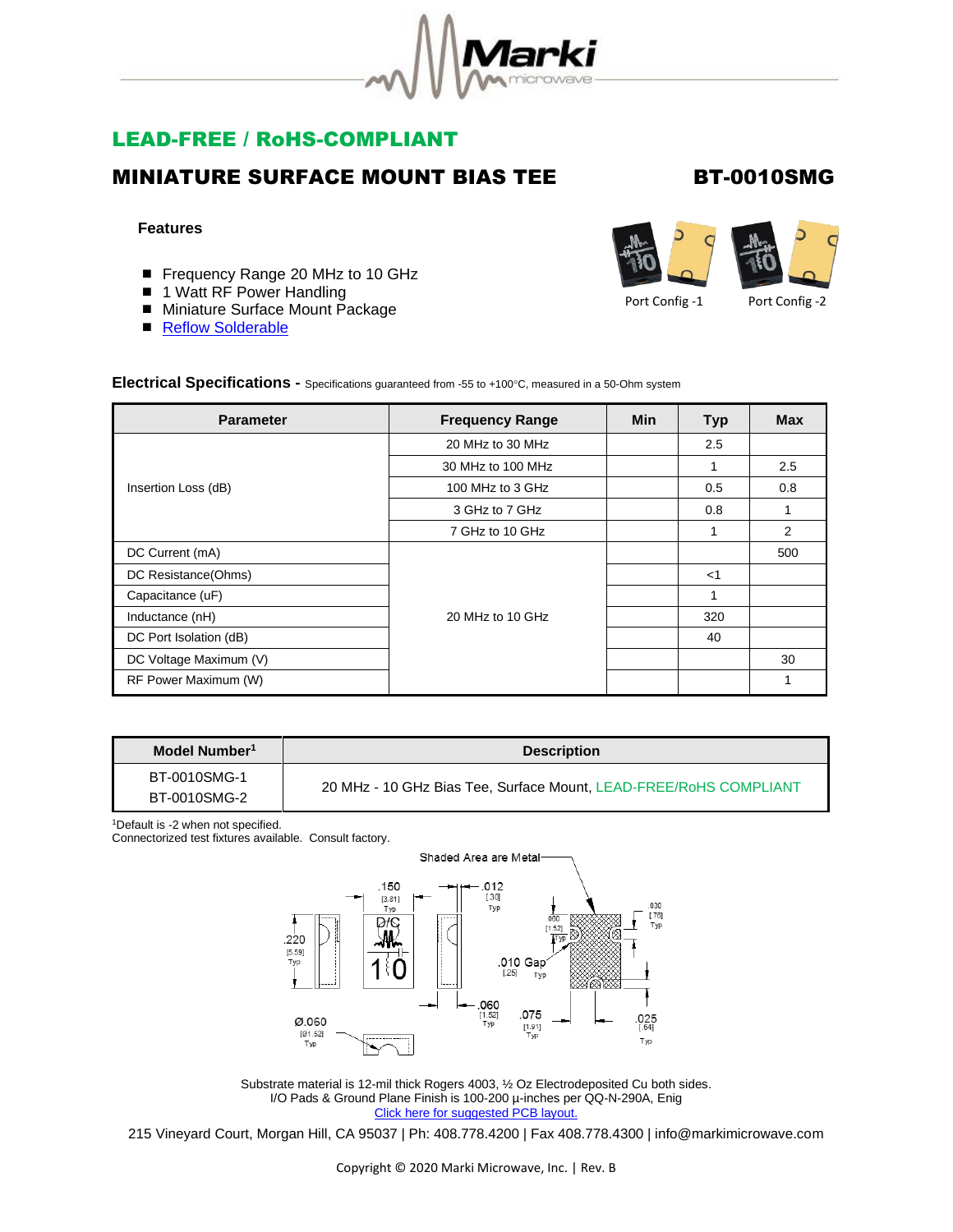

## MINIATURE SURFACE MOUNT BIAS TEE BT-0010SMG

*Page 2* 

 **Typical Performance**







Fig. 3. Low frequency RF response. The state of the state of the Fig. 4. Group delay.





215 Vineyard Court, Morgan Hill, CA 95037 | Ph: 408.778.4200 | Fax 408.778.4300 | info@markimicrowave.com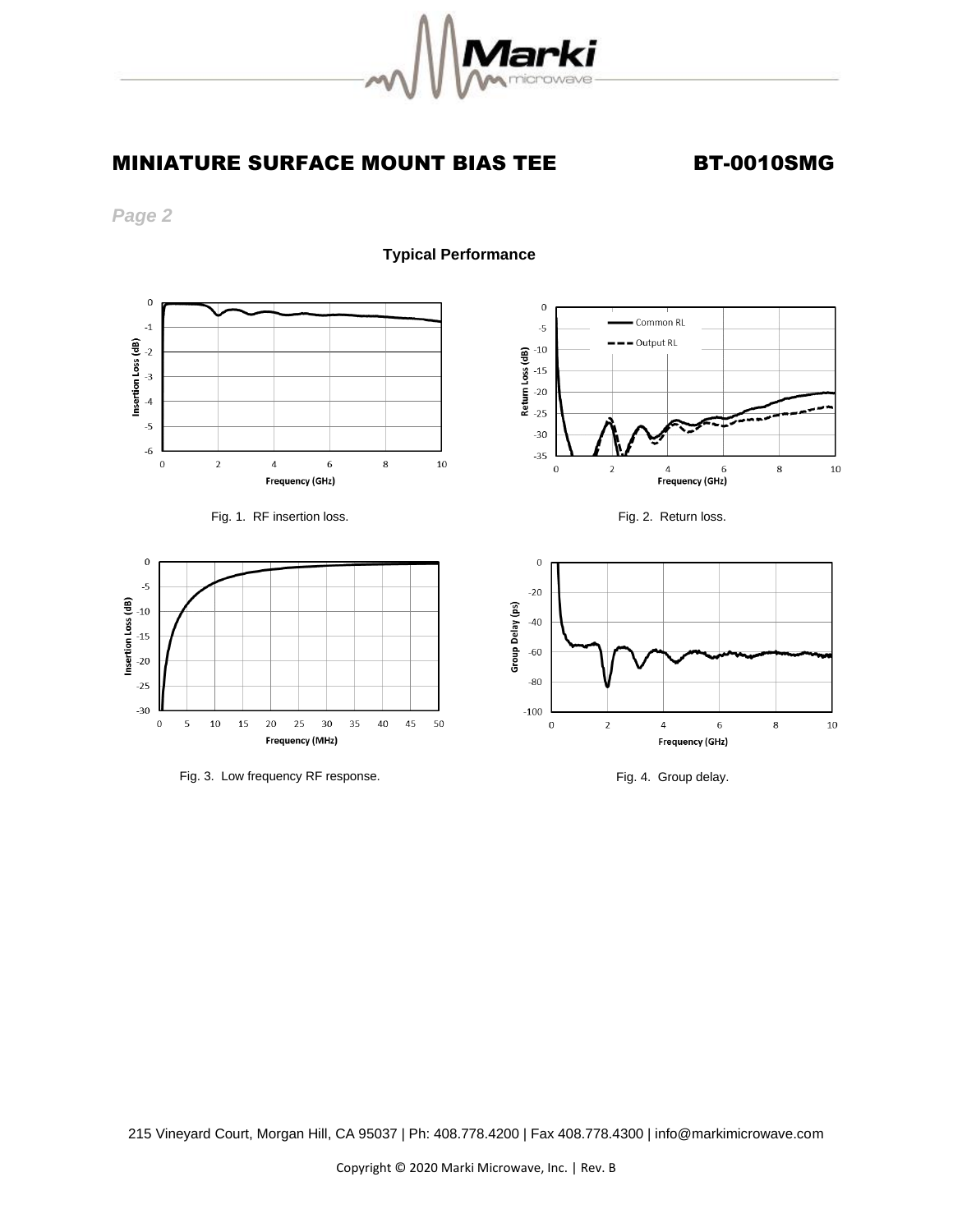

**Typical Performance vs Bias Current at Low frequencies** 

# MINIATURE SURFACE MOUNT BIAS TEE BT-0010SMG

*Page 3*



#### Fig. 5. Insertion Loss vs Bias Current.



Fig. 7. RF Return Loss vs Bias Current.



Fig. 6. Common Return Loss vs Bias Current.